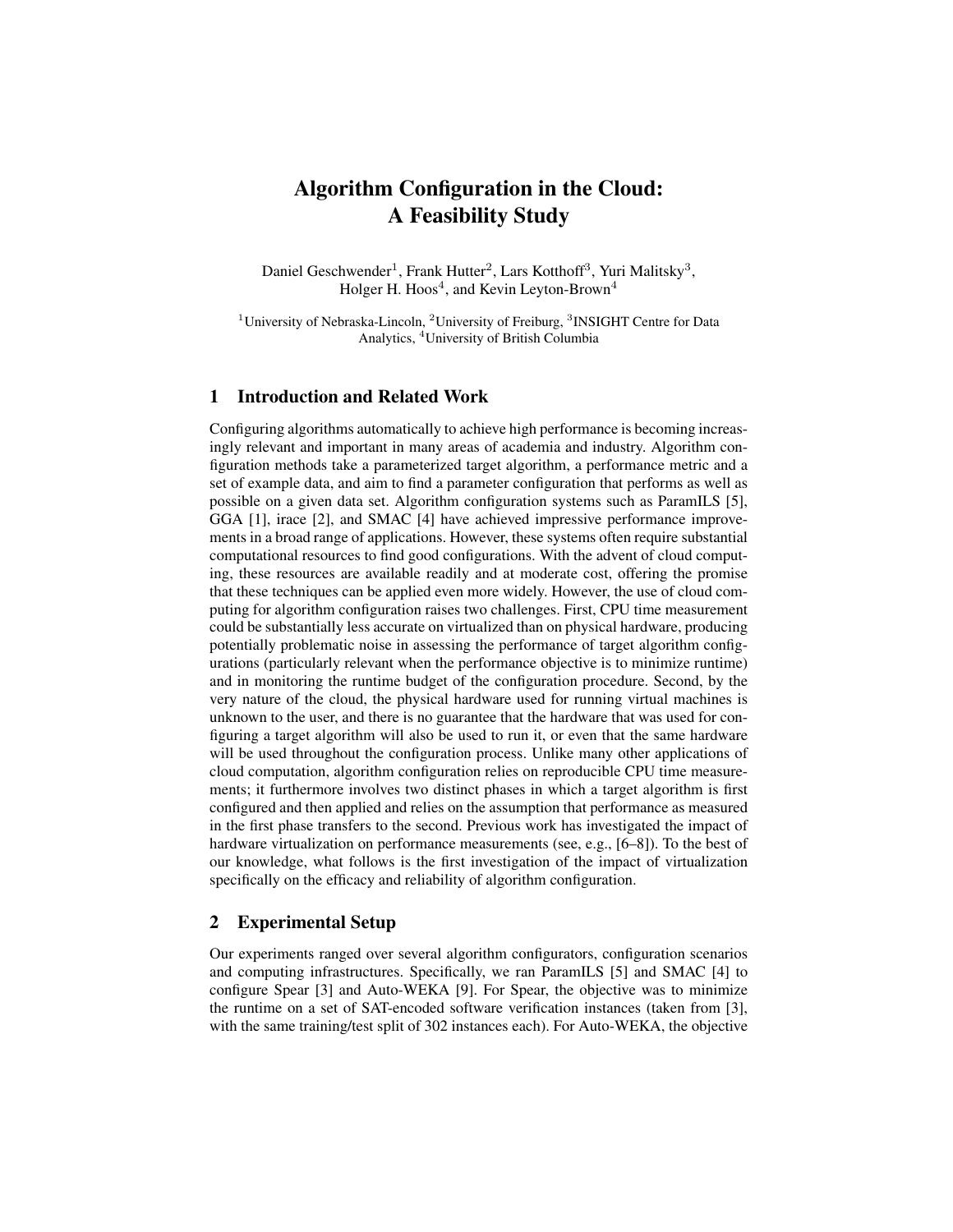was to minimize misclassification rate on the Semeion dataset (taken from [9], with the same training/test set split of 1116/447 data points). The time limit per target algorithm run (executed during configuration and at test time) was 300 CPU seconds (Spear) and 3600 CPU seconds (Auto-WEKA), respectively. We used the following seven computing infrastructures:

- Desktop: a desktop computer with a quad-core Intel Xeon CPU and 6GB memory;
- UBC: a research compute cluster at the University of British Columbia, each of whose nodes has two quad-core Intel Xeon CPUs and 16GB of memory;
- UCC: a research compute cluster at University College Cork, each of whose nodes has two quad-core Intel Xeon CPUs and 12GB of memory
- $-$  **Azure:** the Microsoft Azure cloud, with virtual machine instance type medium (2 cores, 3.5GB memory, \$0.12/hour)
- EC2-c1: the Amazon EC2 cloud, with virtual machine instance type c1.xlarge (8 cores, 7GB memory, \$0.58/hour)
- EC2-m1: the Amazon EC2 cloud, with virtual machine instance type m1 . medium (1 core, 3.5GB memory, \$0.12/hour)
- EC2-m3: the Amazon EC2 cloud, with virtual machine instance type  $m3.2x$ large (8 cores, 30GB memory, \$1.00/hour)

For each of our two configuration scenarios, we executed eight independent runs (differing only in random seeds) of each of our two configurators on each of these seven infrastructures. Each configuration run was allowed one day of compute time and 2GB of memory (1GB for the configurator and 1GB for the target algorithm) and returned a single configuration, which we then tested on all seven infrastructures. On the larger EC2-c1 and EC2-m3 instances, we performed 4 and 8 independent parallel configuration/test runs, respectively. Thus, compared to EC2-m1, we only had to rent 1/4 and 1/8 of the time on these instances, respectively. This almost canceled out with the higher costs of these machines, leading to roughly identical total costs for each of the machine types: roughly \$100 for the  $2 \cdot 2 \cdot 8$  configuration runs of 24h each, and about another \$100 for the testing of configurations from all infrastructures.

#### 3 Results

We first summarize the results for the Auto-WEKA scenarios, which are in a sense the "easiest case" for automatic configuration in the cloud: in Auto-WEKA, the runtime of a single target algorithm evaluation only factors into the measured performance if it exceeds the target algorithm time limit of 3600 CPU seconds; i.e., target algorithm evaluations that run faster yield identical results on different infrastructures. Our experiments confirmed this robustness, showing that configurations resulting from configuring on infrastructure  $X$  yielded the same performance on other infrastructures  $Y$  as on X. While SMAC yielded competitive Auto-WEKA configurations of similar performance on all seven infrastructures (which turned out to test almost identically on other infrastructures), the local search-based configurator ParamILS did not yield meaningful improvements, since Auto-WEKA's default (and its neighbourhood) consistently led to timeouts without even returning a classifier.

We turn to the Spear configuration scenario, which we consider more interesting, because its runtime minimization objective made it less certain whether performance would generalize across different infrastructures. In Figure 1, we visually compare the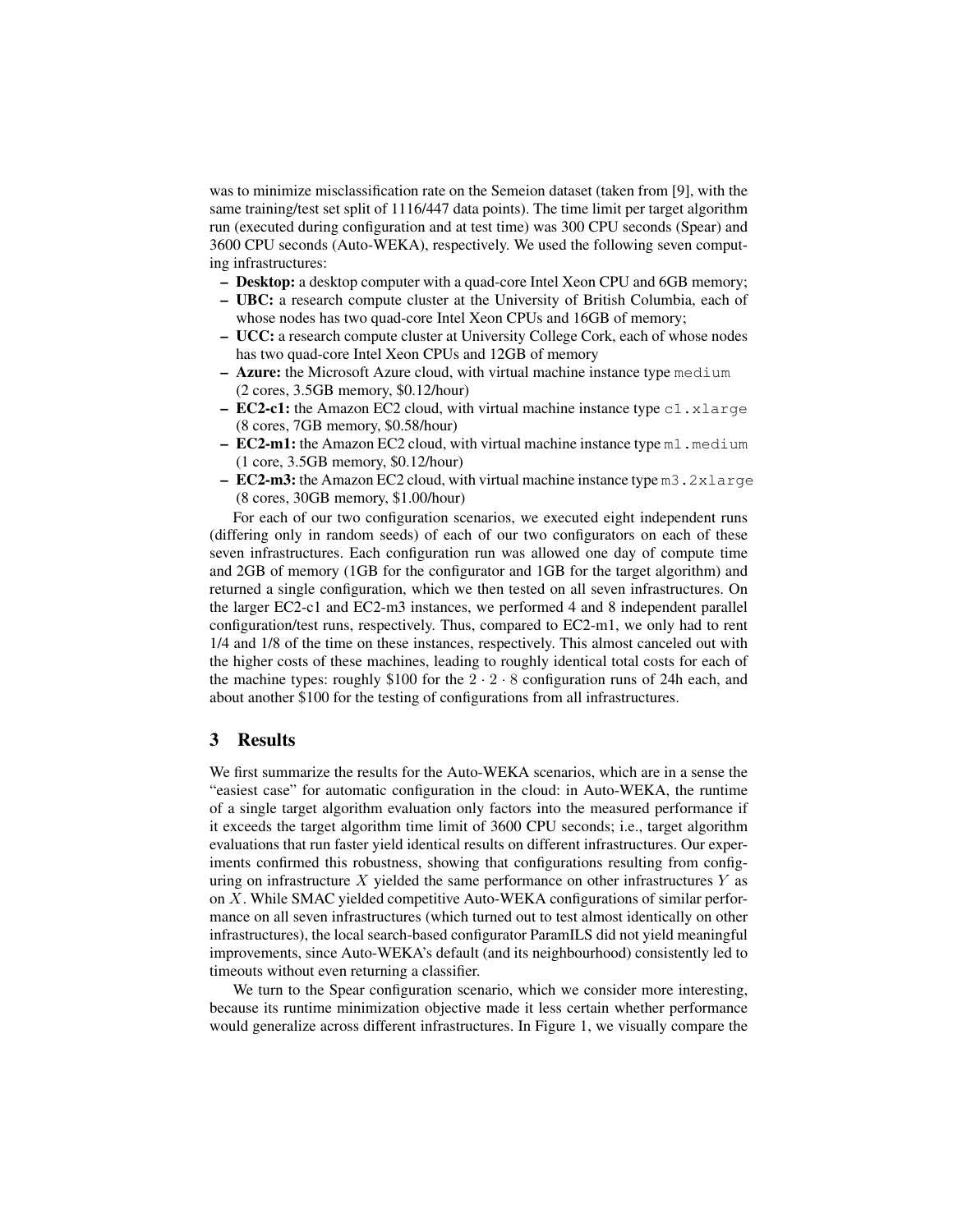

Fig. 1. Test performance (log<sub>10</sub> runtime) for Spear configurations found in 8 ParamILS runs with different random seeds on 3 different infrastructures. The shapes/colours denote the infrastructure the configuration was tested on.

|            | Desktop    | <b>UBC</b>    | <b>UCC</b> | Azure      | $EC2-c1$   | $EC2-m1$   | $EC2-m3$   | median     |
|------------|------------|---------------|------------|------------|------------|------------|------------|------------|
| Desktop    | 0.54(0.67) | 0.52(0.76)    | 0.96(0.46) | 0.59(0.68) | 0.59(0.57) | 0.80(0.62) | 0.59(0.54) | 0.59(0.62) |
| <b>UBC</b> | 0.07(0.21) | 0.01(0.11)    | 0.17(0.21) | 0.22(0.45) | 0.19(0.18) | 0.19(0.16) | 0.15(0.31) | 0.17(0.21) |
| UCC.       | 0.54(0.51) | 0.53(0.52)    | 0.56(0.09) | 0.60(0.07) | 0.59(0.61) | 0.58(0.42) | 0.58(0.42) | 0.58(0.42) |
| Azure      | 0.78(1.14) | 0.78(1.11)    | 0.81(1.03) | 0.81(1.02) | 0.81(1.00) | 0.81(1.01) | 0.82(0.99) | 0.81(1.02) |
| $EC2-c1$   | 0.53(0.52) | 0.16(0.51)    | 0.59(0.43) | 0.58(0.40) | 0.26(0.41) | 0.22(0.41) | 0.55(0.52) | 0.53(0.43) |
| $EC2-m1$   | 0.58(0.99) | 0.58(1.01)    | 0.59(0.93) | 0.65(0.92) | 0.62(0.85) | 0.62(0.88) | 0.57(0.89) | 0.59(0.92) |
| $EC2-m3$   | 0.00(0.55) | $-0.02(0.59)$ | 0.56(0.51) | 0.18(0.44) | 0.30(0.42) | 0.16(0.46) | 0.16(0.42) | 0.16(0.46) |

**Table 1.** Test performance (median of  $log_{10}$  runtimes, and in parentheses, interquartile range) of the 8 Spear-SWV configurations identified by SMAC on the infrastructure in the row, tested on the infrastructure in the column. All numbers are medians of  $log_{10}$  runtimes over 8 runs, rounded to two decimal places. For each test infrastructure, we bold-face the entry for the configuration infrastructure yielding the best performance.

performance achieved by configurations found by ParamILS on three infrastructures. We note that the variance across different seeds of ParamILS was much larger than the variation across infrastructures, and that the performance of configurations found on one infrastructure tended to generalize to others. This was true to a lesser degree when using SMAC as a configurator (data not shown for brevity); SMAC's performance was quite consistent across seeds (and, in this case, better than the ParamILS runs).

Table 1 summarizes results for configuration with SMAC, for each of the 49 pairs of configuration and test infrastructures. Considering the median performance results, we note that configuring on some infrastructures yielded better results than on others, regardless of the test infrastructure. For each pair  $(X, Y)$  of configuration infrastructures, we tested whether it is statistically significantly better to configure on  $X$  or on  $Y$ , using a Wilcoxon signed-rank test on the 56 paired data points resulting from testing the eight configurations found on  $X$  and  $Y$  on each of our seven infrastructures. Using a Bonferroni multiple testing correction, we found that UBC and EC2-m3 yielded statistically significantly better performance than most other infrastructures, EC2-c1 performed well, Desktop and UCC performed relatively poorly, and Azure and EC2 m1 were significantly worse than most other infrastructures. An equivalent table for ParamILS (not shown for brevity) shows that it did not find configurations as good as those of SMAC within our 1-day budget. Since the variation across configurations dominated the variation due to varying testing platforms, the relative differences across test infrastructures tended to be smaller than in the case of SMAC.